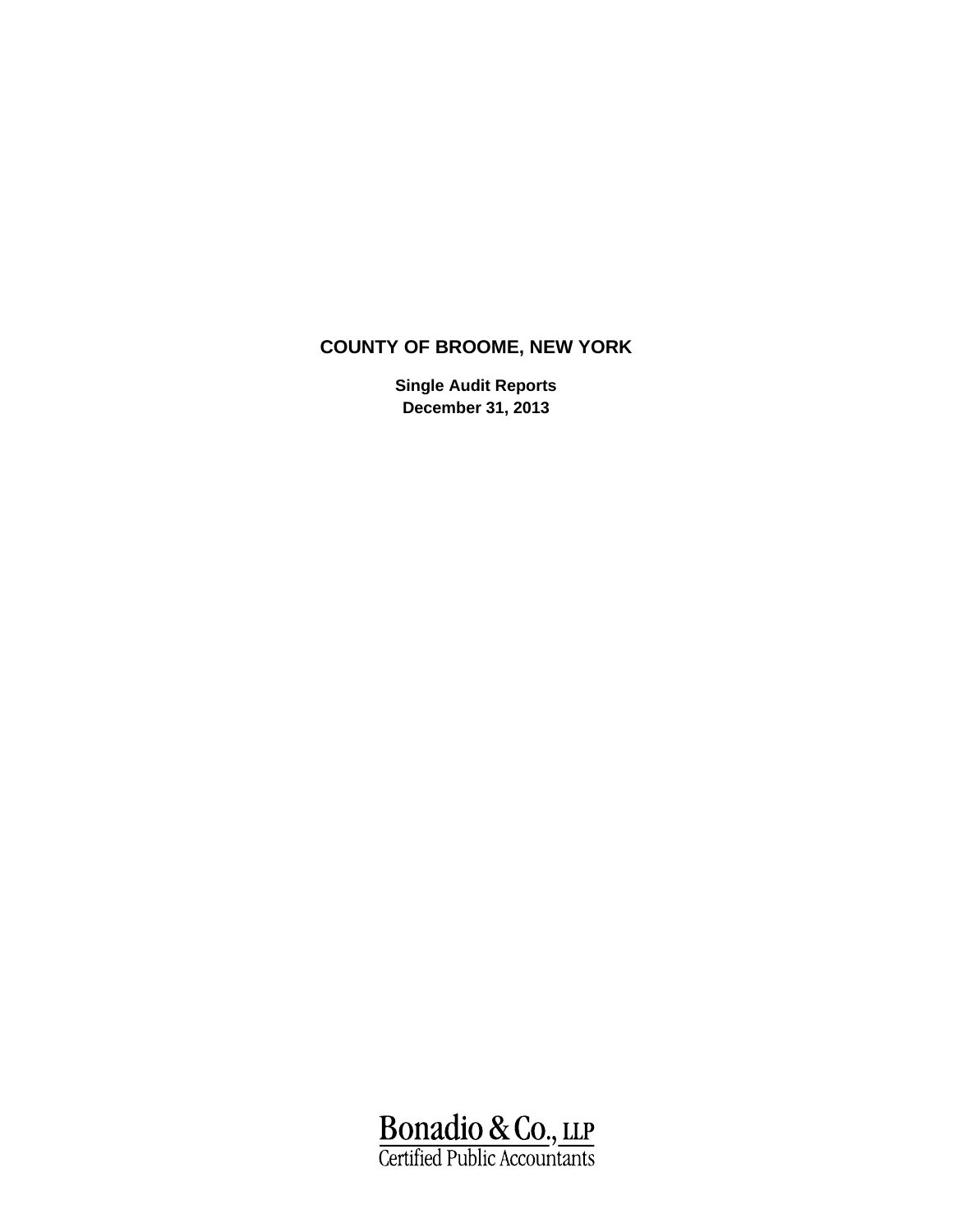# **CONTENTS**

|                                                                                                                                                                                                                          | Page      |
|--------------------------------------------------------------------------------------------------------------------------------------------------------------------------------------------------------------------------|-----------|
|                                                                                                                                                                                                                          | $1 - 3$   |
|                                                                                                                                                                                                                          | $4 - 5$   |
| Independent Auditor's Report on Internal Control over Financial Reporting and<br>on Compliance and Other Matters Based on an Audit of Financial Statements<br>Performed in Accordance with Government Auditing Standards | $6 - 7$   |
| Independent Auditor's Report on Compliance with Each Major Program<br>and on Internal Control over Compliance; and Independent                                                                                           |           |
| Auditor's Report on Schedule of Expenditures of Federal Awards                                                                                                                                                           | $8 - 10$  |
|                                                                                                                                                                                                                          | $11 - 12$ |
|                                                                                                                                                                                                                          | 13-15     |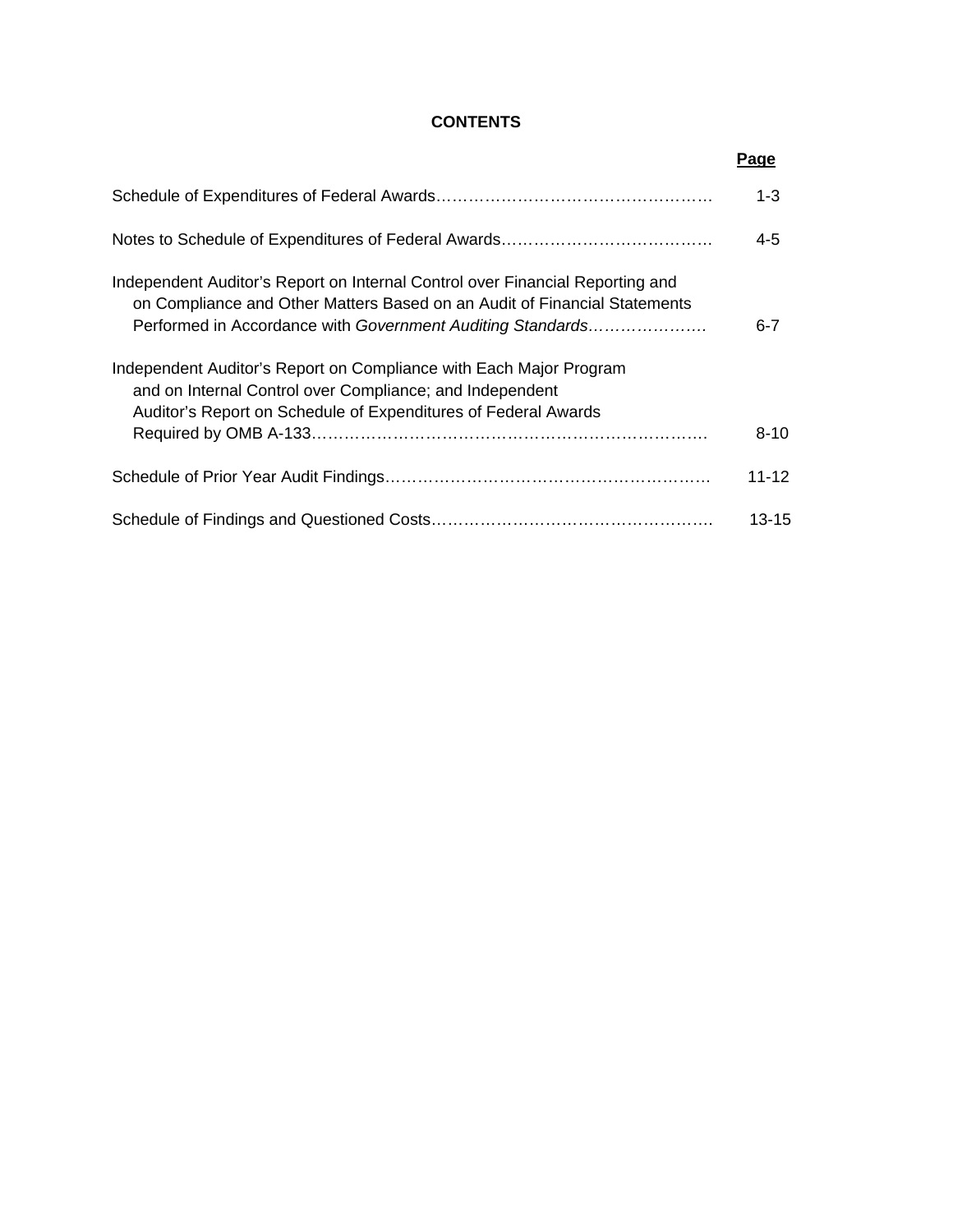#### **SCHEDULE OF EXPENDITURES OF FEDERAL AWARDS FOR THE YEAR ENDED DECEMBER 31, 2013**

| <b>Federal Grantor/</b>                                                                  |                    |                   |                   |
|------------------------------------------------------------------------------------------|--------------------|-------------------|-------------------|
| Pass-Through Grantor/                                                                    | Federal            | Pass through      | Federal           |
| <b>Program Title</b>                                                                     | <b>CFDA Number</b> | Number            | Expenditures      |
| U.S. Department of Agriculture/                                                          |                    |                   |                   |
| Passed through New York State Office of Temporary and Disability Assistance/             |                    |                   |                   |
| State Administrative Matching Grants for the Supplemental                                |                    |                   |                   |
| <b>Nutrition Assistance Program</b>                                                      | 10.561             | N/A               | 1,335,935         |
| Passed through New York State Department of Health/                                      |                    |                   |                   |
| Special Supplemental Nutrition Program for                                               |                    |                   |                   |
| Women, Infants, and Children                                                             | 10.557             | C025728 & C012323 | 3,013,419         |
| Total U.S. Department of Agriculture                                                     |                    |                   | 4,349,354         |
| U.S. Department of Housing and Urban Development/                                        |                    |                   |                   |
| Community Development Block Grant - Entitlement Grants                                   | 14.218             | B12MC360117       | 12,750            |
|                                                                                          |                    | B13MC360117       | 3,750             |
| Lead-Based Paint Hazard Control in Privately-Owned Housing                               | 14.900             | NYLHB0483-10      | 1,175,297         |
| Total U.S. Department of Housing and Urban Development                                   |                    |                   | 1,191,797         |
|                                                                                          |                    |                   |                   |
| U.S. Department of Justice/                                                              |                    |                   |                   |
| State Criminal Alien Assistance Program                                                  | 16.606             | N/A               | 35,729            |
| Economic High-Tech and Cyber Crime Prevention                                            | 16.752             | N/A               | 6,068             |
| Equitable Sharing Program                                                                | 16.922             | N/A               | 96,090            |
|                                                                                          |                    |                   | 137,887           |
|                                                                                          |                    |                   |                   |
| U.S. Department of Labor/                                                                |                    |                   |                   |
| Passed through New York State Department of Labor/                                       |                    |                   |                   |
| Employment Service/Wagner-Peyser Funded Activities<br><b>Trade Adjustment Assistance</b> | 17.207<br>17.245   | N/A<br>N/A        | 178,944<br>71,728 |
| Workforce Investment Act National Emergency Grants                                       | 17.277             | N/A               | 348,821           |
|                                                                                          |                    |                   |                   |
| <b>Workforce Investment Cluster:</b>                                                     |                    |                   |                   |
| Workforce Investment Act Adult Programs                                                  | 17.258             | N/A               | 422,374           |
| Workforce Investment Act Youth Activities                                                | 17.259             | N/A               | 644,318           |
| Workforce Investment Act Dislocated Worker Formula Grants                                | 17.278             | N/A               | 309,604           |
|                                                                                          |                    |                   | 1,376,296         |
| Total U.S. Department of Labor                                                           |                    |                   | 1,975,789         |
|                                                                                          |                    |                   |                   |
| U.S. Department of Transportation/                                                       |                    |                   |                   |
| Passed through State Department of Transportation/                                       |                    |                   |                   |
| Airport Improvement Program<br><b>Highway Planning and Construction</b>                  | 20.106<br>20.205   | various           | 1,076,047         |
| <b>Federal Transit Cluster</b>                                                           |                    | various           | 1,397,453         |
| Metropolitan Transit Planning                                                            | 20.505             | CO34455           | 111,543           |
| Federal Transit Formula Grants                                                           | 20.507             | N/A               | 3,858,535         |
|                                                                                          |                    |                   |                   |
| Passed through New York State Governors Traffic Safety Committee/                        |                    |                   |                   |
| State and Community Highway Safety                                                       | 20.600             | various           | 163,290           |
| Total U.S. Department of Transportation                                                  |                    |                   | 6,606,868         |
|                                                                                          |                    |                   |                   |
| Environmental Protection Agency/                                                         |                    |                   |                   |
| ARRA- Brownsfield Assessment and Cleanup Cooperative Agreements                          | 66.818             | N/A               | 13,227            |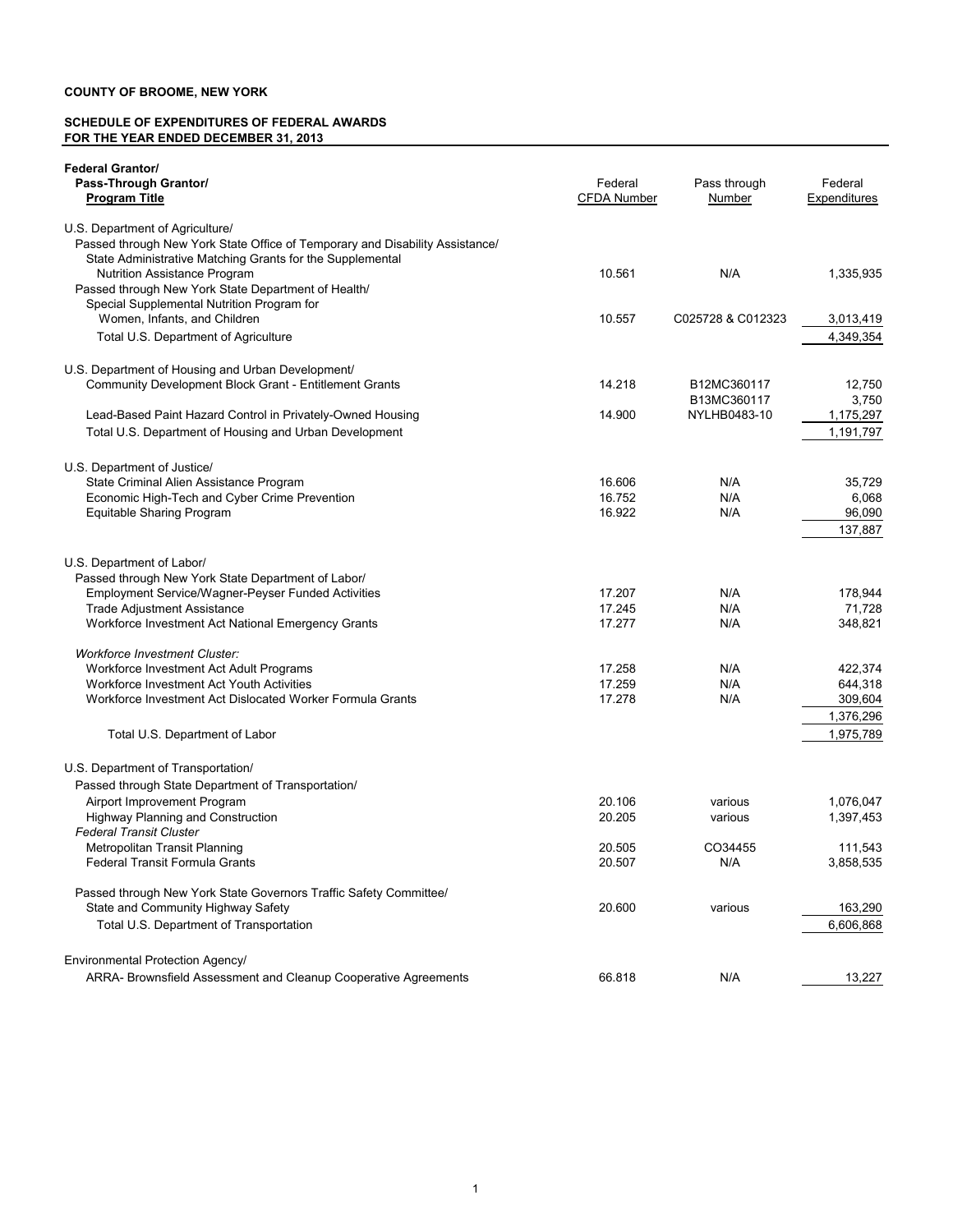#### **SCHEDULE OF EXPENDITURES OF FEDERAL AWARDS (Continued) FOR THE YEAR ENDED DECEMBER 31, 2013**

| U.S. Department of Health and Human Services/                                      |        |           |            |
|------------------------------------------------------------------------------------|--------|-----------|------------|
| Drug-Free Communities Support Program Grants                                       | 93.276 | N/A       | 111,355    |
| <b>HIV Care Formula Grants</b>                                                     | 93.917 | various   | 38,277     |
| Maternal and Child Health Services Block Grant to the States                       | 93.994 | various   | 194,422    |
| Passed through NACCHO/                                                             |        |           |            |
| Medical Reserve Corps Small Grant Program                                          | 93.008 | MRC090017 | 407        |
| Passed through Health Research Incorporated/                                       |        |           |            |
| <b>Public Health Emergency Preparedness</b>                                        | 93.069 | various   | 90,401     |
| Injury Prevention and Control Research and State and Community Based Programs      | 93.136 | various   | 17.450     |
| Centers for Disease Control and Prevention/Investigations and Technical Assistance | 93.283 | various   | 266,008    |
| PPHF 2012: Community Transformation Grants-Small Communities Program               |        |           |            |
| financed solely by 2012 Public Prevention and Health Funds                         | 93.737 | N/A       | 213,291    |
| Passed through New York State Office of Children and Family Services/              |        |           |            |
| Child Care and Development Block Grant                                             | 93.575 | N/A       | 3,699,556  |
| Stephanie Tubbs Jones Child Welfare Services                                       | 93.645 | N/A       | 230,539    |
| Foster Care (Title IV-E)                                                           | 93.658 | N/A       | 5,158,201  |
| <b>Adoption Assistance</b>                                                         | 93.659 | N/A       | 1,470,142  |
| Social Services Block Grant                                                        | 93.667 | N/A       | 1,895,916  |
| Chafee Foster Care Independence Program                                            | 93.674 | N/A       | 96,869     |
| Passed through State Office of Temporary and Disability Assistance/                |        |           |            |
| Low-Income Home Energy Assistance Program                                          | 93.568 | N/A       | 6,933,960  |
| Temporary Aid For Needy Families (TANF)                                            | 93.558 | N/A       | 19,916,427 |
| Child Support Enforcement (Title IV-D)                                             | 93.563 | N/A       | 924,365    |
| Medical Assistance Program (Medicaid, Title XIX)                                   | 93.778 | N/A       | 4,960,628  |
| Passed through New York State Office of Alcoholism and Substance Abuse Services/   |        |           |            |
| Block Grants for Prevention and Treatment of Substance Abuse                       | 93.959 | N/A       | 1,069,469  |
| Passed through New York State Office for Aging/                                    |        |           |            |
| Aging Cluster:                                                                     |        |           |            |
|                                                                                    |        |           |            |
| Special Programs for Aging, Title III, Part B - Grants                             | 93.044 |           |            |
| for Supportive Services and Senior Centers                                         |        | N/A       | 267,044    |
| Special Programs for Aging, Title III, Part C - Nutrition Services                 | 93.045 | N/A       | 434,005    |
| Nutrition Services Incentive Program                                               | 93.053 | N/A       | 139,099    |
|                                                                                    |        |           | 840,148    |
| Special Programs for the Aging, Title IV and Title II Discretionary Projects       |        |           |            |
| for Prevention of Elder Abuse, Neglect, and Exploitation                           | 93.048 | N/A       | 38,087     |
| Centers for Medicare and Medicaid Services (CMS) Research,                         |        |           |            |
| Demonstrations and Evaluations                                                     | 93.779 | N/A       | 35,202     |
| Passed through New York State Office of Mental Health/                             |        |           |            |
| Medical Assistance Program (Medicaid; Title XIX)                                   | 93.778 | N/A       | 190,417    |
| Passed through New York State Department of Health/                                |        |           |            |
| <b>Immunization Grants</b>                                                         | 93.268 | C023234   | 106,375    |
| Preventive Health and Health Services Block Grant                                  | 93.991 | C027570   | 15,908     |
| Passed through New York State Board of Elections/                                  |        |           |            |
| Voting Access for Individuals with Disabilities - Grants to States                 | 93.617 | T002770   | 31,427     |
| Total U.S. Department of Health and Human Services                                 |        |           | 48,545,247 |
|                                                                                    |        |           |            |
| Corporation for National Community Service/                                        |        |           |            |
| Foster Grandparent Program                                                         | 94.011 | N/A       | 239,909    |
| U.S. Social Security Administration/                                               |        |           |            |
| Passed through Maximus Tickets to Work/                                            |        |           |            |
| Social Security-Work Incentives Planning and Assistance Program                    | 96.008 | N/A       | 781        |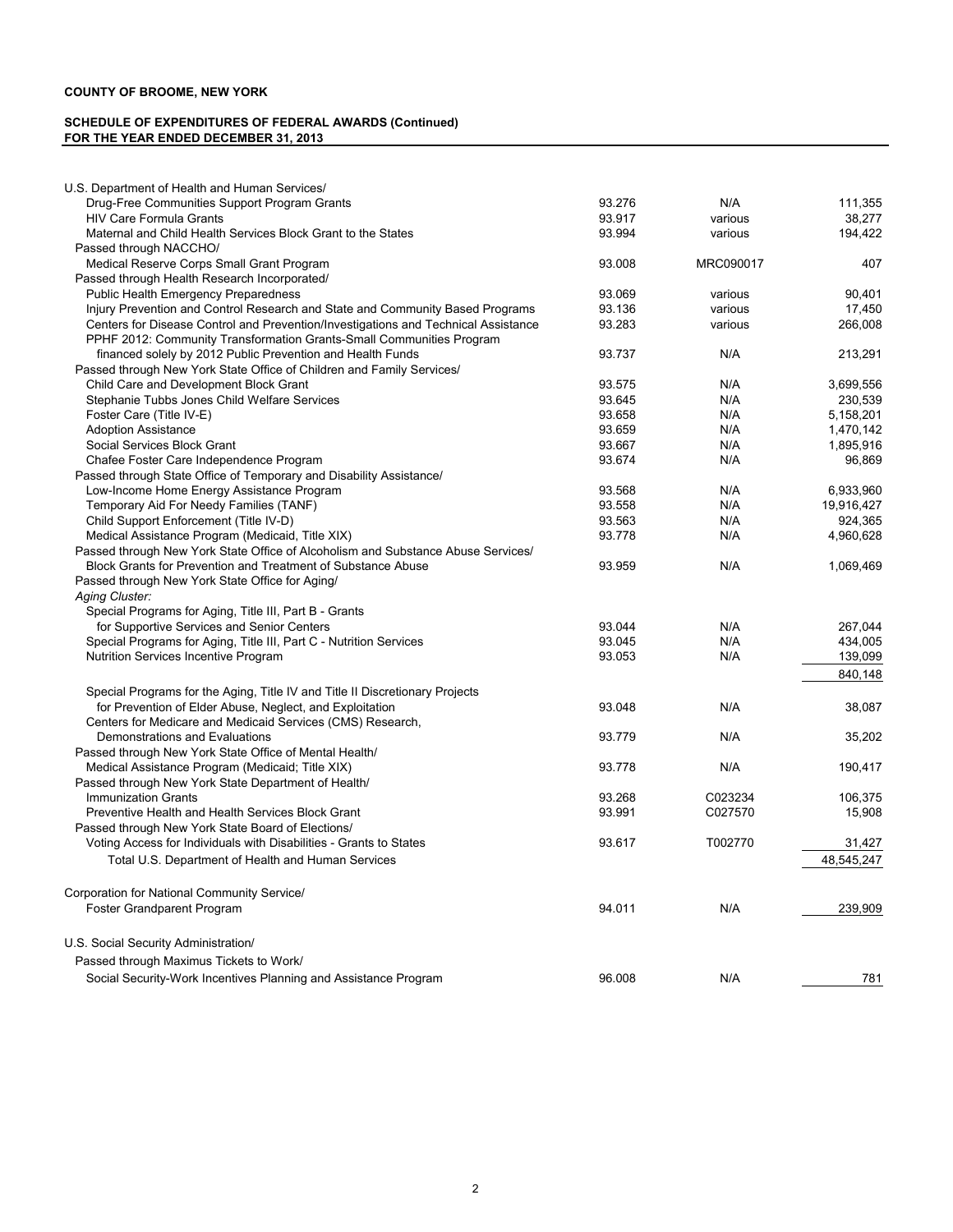#### **SCHEDULE OF EXPENDITURES OF FEDERAL AWARDS (Continued) FOR THE YEAR ENDED DECEMBER 31, 2013**

| U.S. Department of Homeland Security/                                               |        |         |           |
|-------------------------------------------------------------------------------------|--------|---------|-----------|
| <b>Hazard Migration Grant</b>                                                       | 97.039 |         | 51.066    |
| Passed through New York State Division of Homeland Security and Emergency Services/ |        |         |           |
| Disaster Grants - Public Assistance                                                 | 97.036 | N/A     | 318.137   |
| <b>Emergency Management Performance Grant</b>                                       | 97.042 |         | 76.784    |
| Homeland Security Grant Program                                                     | 97.067 | various | 1,742,357 |
| Total U.S. Department of Homeland Security                                          |        |         | 2,188,344 |

TOTAL EXPENDITURES OF FEDERAL AWARDS **\$ 65,249,203**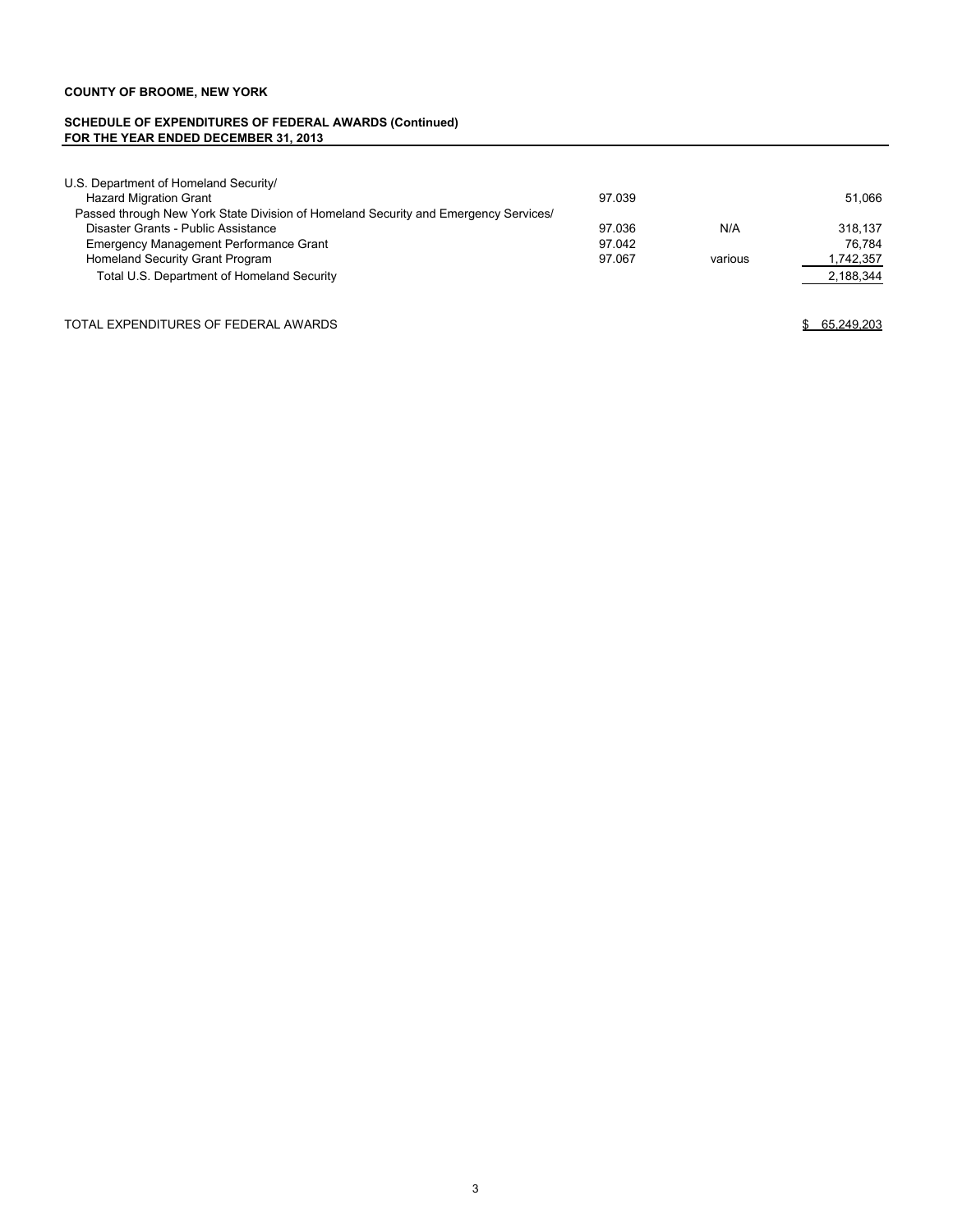#### **NOTES TO SCHEDULE OF EXPENDITURES OF FEDERAL AWARDS FOR THE YEAR ENDED DECEMBER 31, 2013**

### **1. BASIS OF PRESENTATION**

The accompanying schedule of expenditures of federal awards (the Schedule) includes the federal grant activity of the County of Broome, New York (County), under programs of the federal government for the year ended December 31, 2013. The information in this Schedule is presented in accordance with the requirements of the Office of Management and Budget (OMB) Circular A-133, *Audits of States, Local Governments, and Non-Profit Organizations.* Because the Schedule presents only a portion of the operations of the County, it is not intended to and does not present the financial position, changes in net position or cash flows for the County.

#### **2. BASIS OF ACCOUNTING**

The accompanying schedule of expenditures of federal awards is presented using the modified accrual basis of accounting, as described in the County's basic financial statements. Negative amounts, if any, shown in the Schedule represent adjustments or credits made in the normal course of business to amounts reported as expenditures in prior years. Pass-through entity identifying numbers are presented where available.

### **3. INDIRECT COSTS**

Indirect costs are included in the reported expenditures to the extent that such costs are included in the federal financial reports used as the source document for the data presented.

### **4. MATCHING COSTS**

Matching costs, i.e. the County's share of certain program costs, are not included in the reported expenditures.

### **5. SUB-RECIPIENTS**

Of the federal expenditures presented in the Schedule, the County provided federal awards to subrecipients as follows:

| 14.900 Lead-Based Paint Hazard Control                                           | \$<br>11,852 |
|----------------------------------------------------------------------------------|--------------|
| 17.207 Employment Service/wagner-Peyser Funded Activities                        | 400          |
| 17.258 WIA Adult Program                                                         | 80,417       |
| 17.259 WIA Youth Program                                                         | 304.076      |
| 17.278 WIA Dislocated Workers                                                    | 130,306      |
| 93.044 Supportive Services and Senior Centers                                    | 41.766       |
| 93.045 Special Programs for the Aging - Title III, Part C - Nutritional Services | 37,282       |
| 93.048 Performance Outcome Measurement Project                                   | 46.432       |
| 93.779 Demonstrations and Evaluations                                            | 31,121       |
| 93.959 Block Grants for Prevention and Treatment of Substance Abuse              | 1,245,685    |
| 93.991 Preventive Health Services-Health Services Block Grant                    | 15,908       |
|                                                                                  |              |

\$ 1,945,245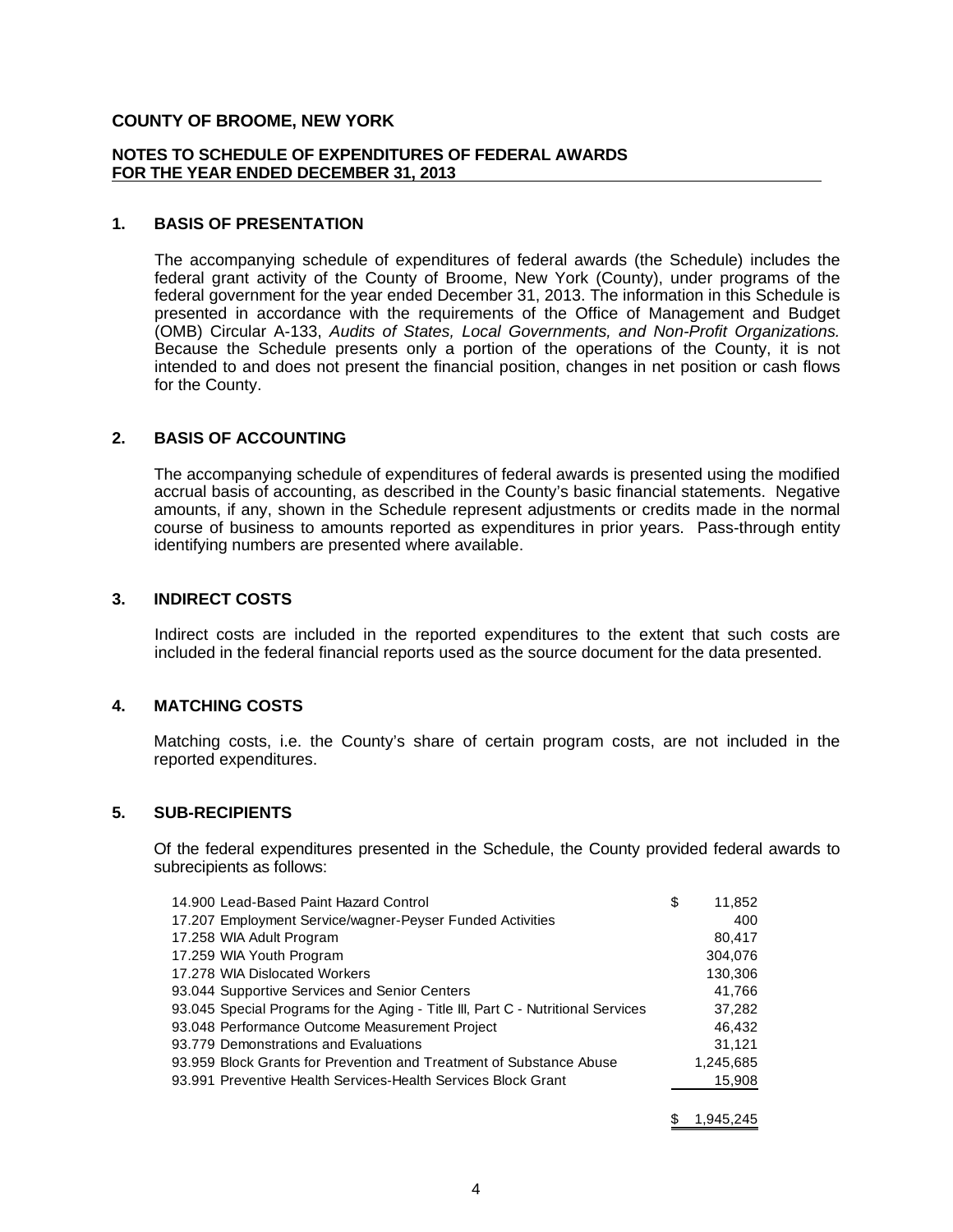# **NOTES TO SCHEDULE OF EXPENDITURES OF FEDERAL AWARDS – (Continued) FOR THE YEAR ENDED DECEMBER 31, 2013**

# **6. NONCASH AWARDS**

A significant portion of federal award programs do not involve cash awards to the County of Broome, NY. The value of these noncash awards has been recorded as expenditures on the Statement of Expenditures of Federal Awards, with the exception of the Supplemental Nutrition Assistance Program which is no longer required to be reported by the federal awarding agency. Those relating to the County are as follows:

| Program Title                                                                                                               | Federal<br><b>CFDA Number</b> | Amount               |
|-----------------------------------------------------------------------------------------------------------------------------|-------------------------------|----------------------|
| U.S. Department of Agriculture<br>Supplemental Nutrition Assistance Program<br>Special Supplemental Food Program for Women, |                               | 10.551 \$ 51,274,580 |
| Infants and Children<br>Value of Food Instruments                                                                           | 10.557                        | 2,093,938            |
| U.S. Department of Health and Human Services<br>Low Income Home Energy Assistance<br>Value of Food Instruments              | 93.568                        | 6.933.960            |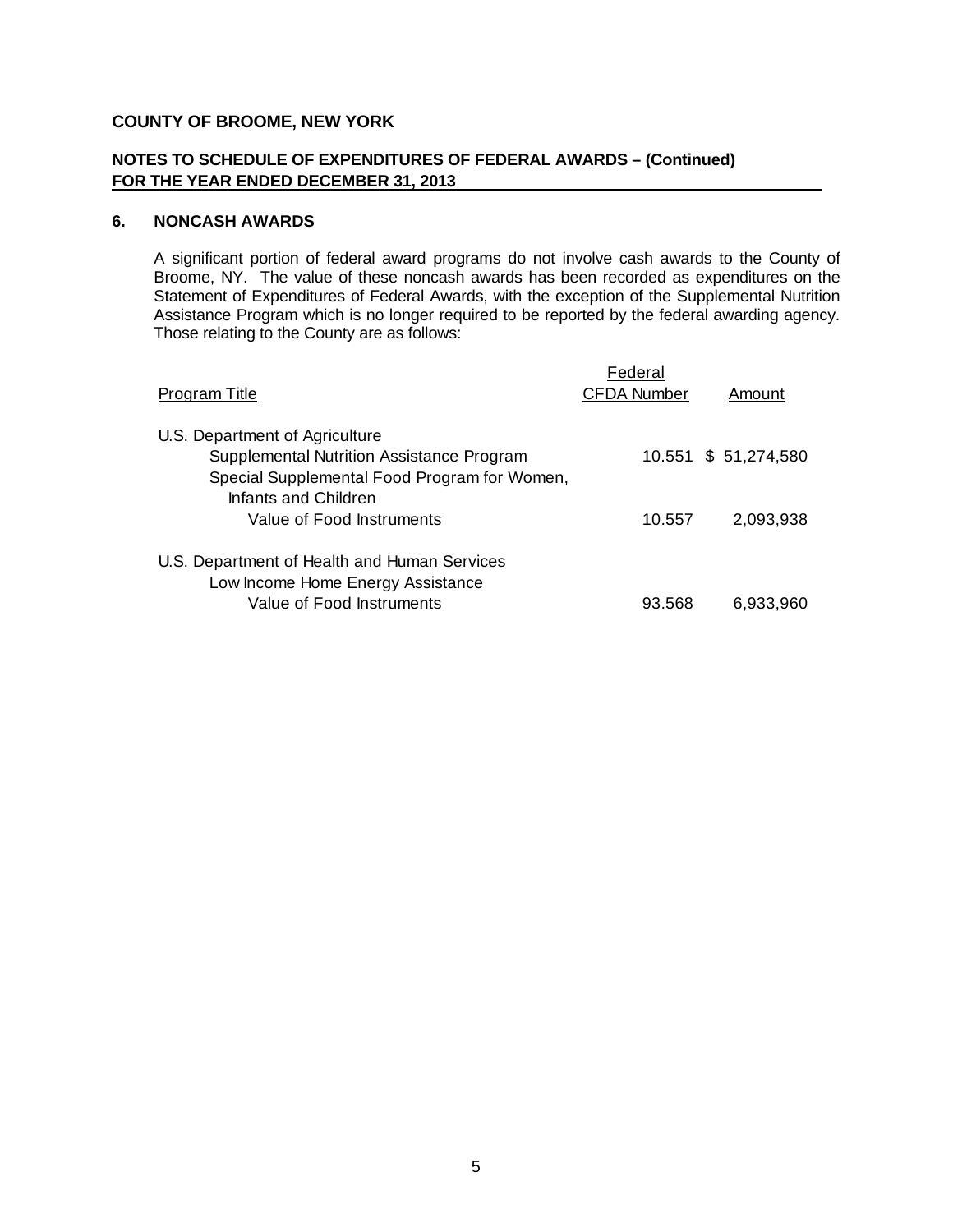# **INDEPENDENT AUDITOR'S REPORT ON INTERNAL CONTROL OVER FINANCIAL REPORTING AND ON COMPLIANCE AND OTHER MATTERS BASED ON AN AUDIT OF FINANCIAL STATEMENTS PERFORMED IN ACCORDANCE WITH** *GOVERNMENT AUDITING STANDARDS*

June 18, 2014

To the County Legislature of the County of Broome, New York

We have audited, in accordance with the auditing standards generally accepted in the United States of America and the standards applicable to financial audits contained in *Government Auditing Standards* issued by the Comptroller General of the United States, the financial statements of the governmental activities, the business-type activities, the aggregate discretely presented component units, each major fund, and the aggregate remaining fund information of the County of Broome, New York (the County) as of and for the year ended December 31, 2013, and the related notes to the financial statements, which collectively comprise the County's basic financial statements and have issued our report thereon dated June 18, 2014. Our report includes a reference to other auditors who audited the financial statements of the Broome Tobacco Asset Securitization Corporation and the Broome County Industrial Development Agency*,* as described in our report on the County of Broome, New York's financial statements. This report does not include the results of the other auditors' testing of internal control over financial reporting or compliance and other matters that are reported on separately by those auditors.

### **Internal Control Over Financial Reporting**

In planning and performing our audit of the financial statements, we considered the County's internal control over financial reporting (internal control) to determine the audit procedures that are appropriate in the circumstances for the purpose of expressing our opinions on the financial statements, but not for the purpose of expressing an opinion on the effectiveness of the County's internal control. Accordingly, we do not express an opinion on the effectiveness of the County's internal control.

Our consideration of internal control was for the limited purpose described in the preceding paragraph and was not designed to identify all deficiencies in internal control that might be material weaknesses or significant deficiencies and therefore, material weaknesses or significant deficiencies may exist that were not identified. However, as described in the accompanying schedule of findings and questioned costs, we identified a deficiency in internal control that we consider to be a material weakness.

6 Wembley Court Albany, New York 12205 p (518) 464-4080 f (518) 464-4087

www.bonadio.com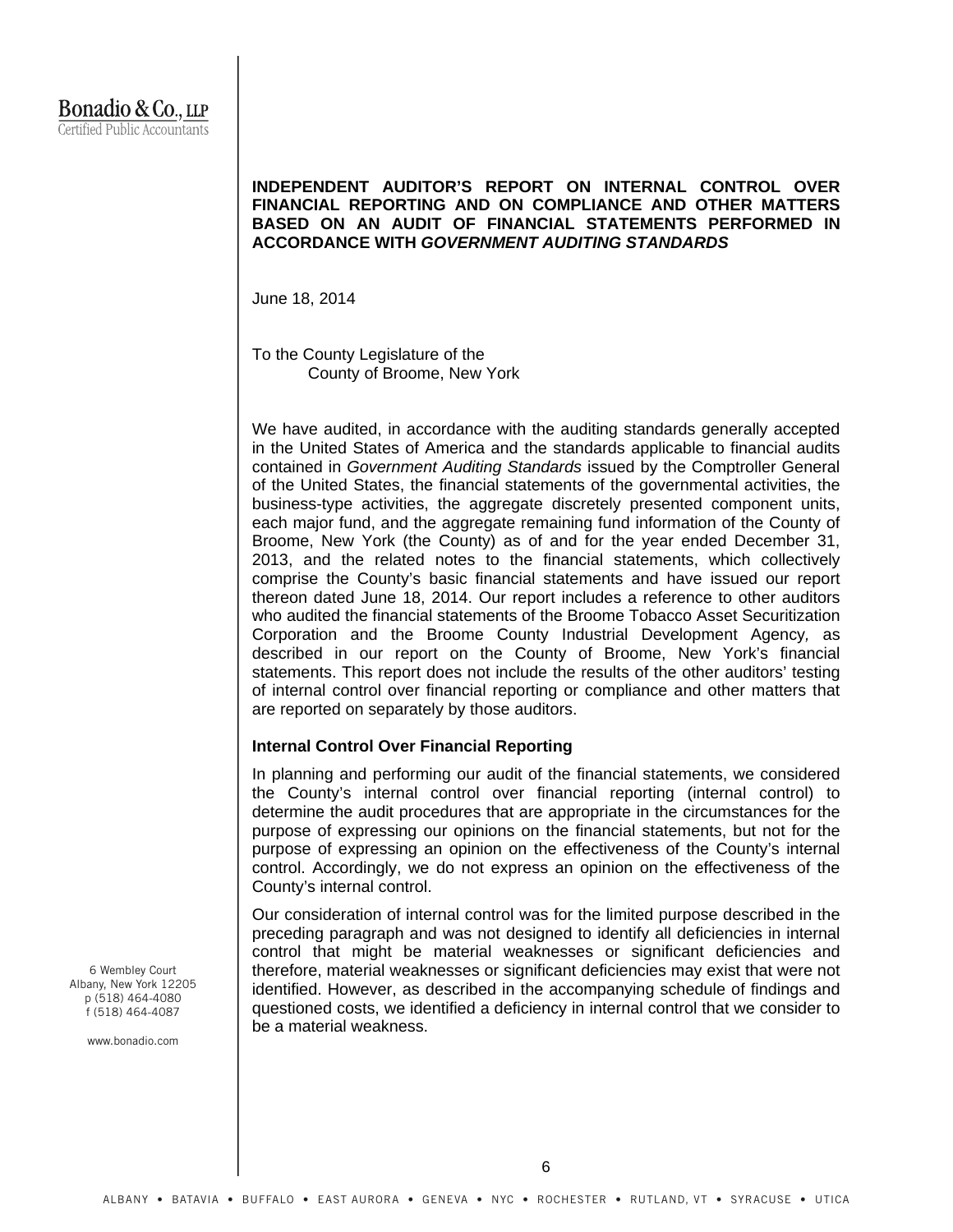# **INDEPENDENT AUDITOR'S REPORT ON INTERNAL CONTROL OVER FINANCIAL REPORTING AND ON COMPLIANCE AND OTHER MATTERS BASED ON AN AUDIT OF FINANCIAL STATEMENTS PERFORMED IN ACCORDANCE WITH** *GOVERNMENT AUDITING STANDARDS*

(Continued)

### **Internal Control Over Financial Reporting (Continued)**

A *deficiency in internal control* exists when the design or operation of a control does not allow management or employees, in the normal course of performing their assigned functions, to prevent, or detect and correct, misstatements on a timely basis. A *material weakness* is a deficiency, or a combination of deficiencies, in internal control such that there is a reasonable possibility that a material misstatement of the entity's financial statements will not be prevented, or detected and corrected on a timely basis. We consider the deficiency described in the accompanying schedule of findings and questioned costs as item 13-01 to be a material weakness.

A *significant deficiency* is a deficiency, or a combination of deficiencies, in internal control that is less severe than a material weakness, yet important enough to merit attention by those charged with governance. We did not identify any deficiencies that were significant deficiencies.

### **Compliance and Other Matters**

As part of obtaining reasonable assurance about whether the County's financial statements are free from material misstatement, we performed tests of its compliance with certain provisions of laws, regulations, contracts, and grant agreements, noncompliance with which could have a direct and material effect on the determination of financial statement amounts. However, providing an opinion on compliance with those provisions was not an objective of our audit, and accordingly, we do not express such an opinion. The results of our tests did not disclose any instances of noncompliance or other matters that are required to be reported under *Government Auditing Standards.*

### **Broome County's Response to Findings**

The County's response to the finding identified in our audit is described in the accompanying schedule of findings and questioned costs. The County's response was not subjected to the auditing procedures applied in the audit of the financial statements and, accordingly, we express no opinion on it.

#### **Purpose of this Report**

The purpose of this report is solely to describe the scope of our testing of internal control and compliance and the results of that testing, and not to provide an opinion on the effectiveness of the entity's internal control or on compliance. This report is an integral part of an audit performed in accordance with *Government Auditing Standards* in considering the entity's internal control and compliance. Accordingly, this communication is not suitable for any other purpose.

Bonadio & Co., LLP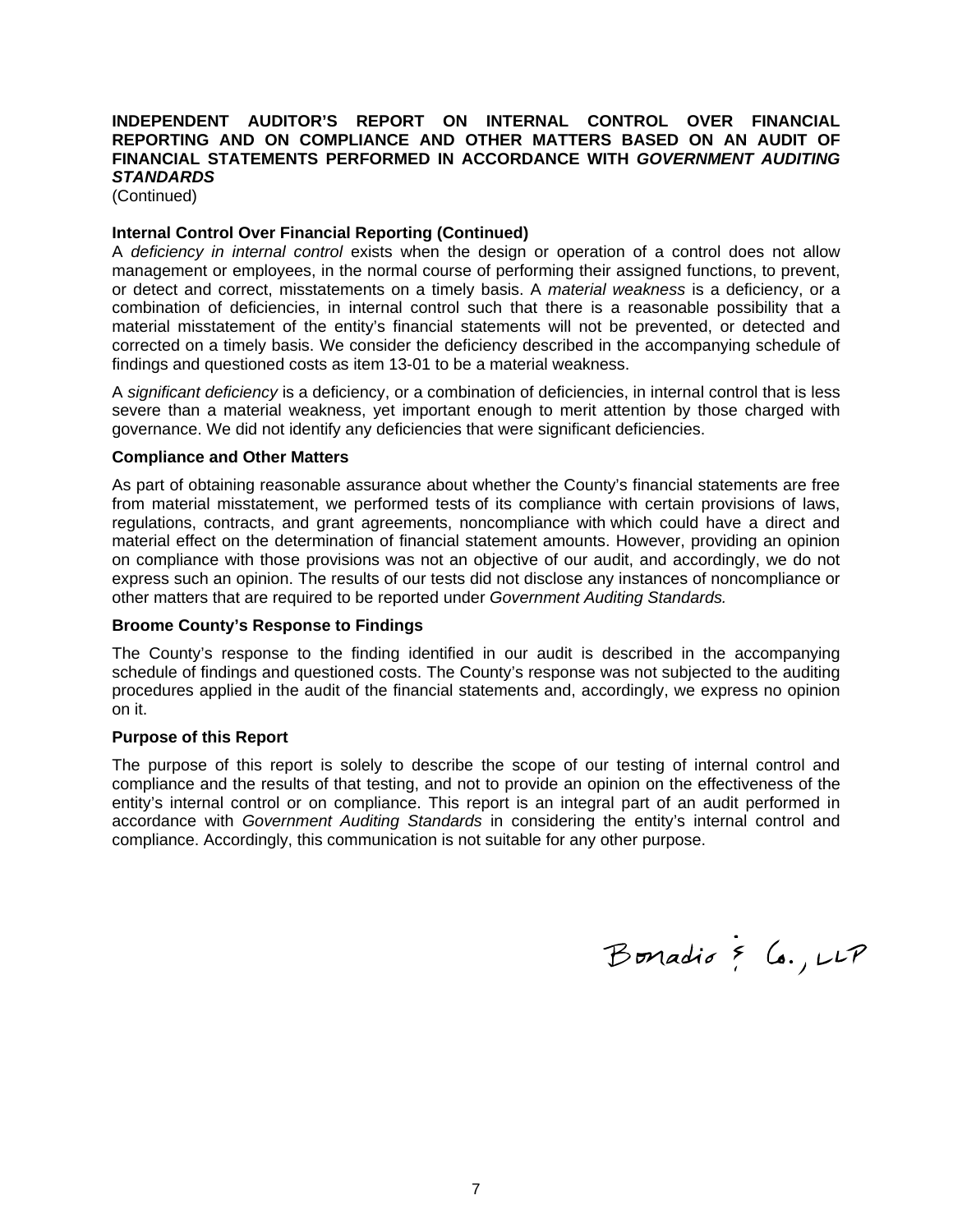# **INDEPENDENT AUDITOR'S REPORT ON COMPLIANCE FOR EACH MAJOR PROGRAM AND ON INTERNAL CONTROL OVER COMPLIANCE; AND INDEPENDENT AUDITOR'S REPORT ON SCHEDULE OF EXPENDITURES OF FEDERAL AWARDS REQUIRED BY OMB CIRCULAR A-133**

June 18, 2014

To the County Legislature of the County of Broome, New York

### **Report on Compliance for Each Major Federal Program**

We have audited the County of Broome, New York's (the County) compliance with the types of compliance requirements described in the *OMB Circular A-133 Compliance Supplement* that could have a direct and material effect on each of the County's major federal programs for the year ended December 31, 2013. The County's major federal programs are identified in the summary of auditor's results section of the accompanying schedule of findings and questioned costs.

### **Management's Responsibility**

Management is responsible for compliance with the requirements of laws, regulations, contracts, and grants applicable to its federal programs.

#### **Auditor's Responsibility**

Our responsibility is to express an opinion on compliance for each of the County's major federal programs based on our audit of the types of compliance requirements referred to above. We conducted our audit of compliance in accordance with auditing standards generally accepted in the United States of America; the standards applicable to financial audits contained in *Government Auditing Standards*, issued by the Comptroller General of the United States; and OMB Circular A-133, *Audits of States, Local Governments, and Non-Profit Organizations*. Those standards and OMB Circular A-133 require that we plan and perform the audit to obtain reasonable assurance about whether noncompliance with the types of compliance requirements referred to above that could have a direct and material effect on a major federal program occurred. An audit includes examining, on a test basis, evidence about the County's compliance with those requirements and performing such other procedures as we considered necessary in the circumstances.

We believe that our audit provides a reasonable basis for our opinion on compliance for each major federal program. However, our audit does not provide a legal determination of the County's compliance.

6 Wembley Court Albany, New York 12205 p (518) 464-4080 f (518) 464-4087

www.bonadio.com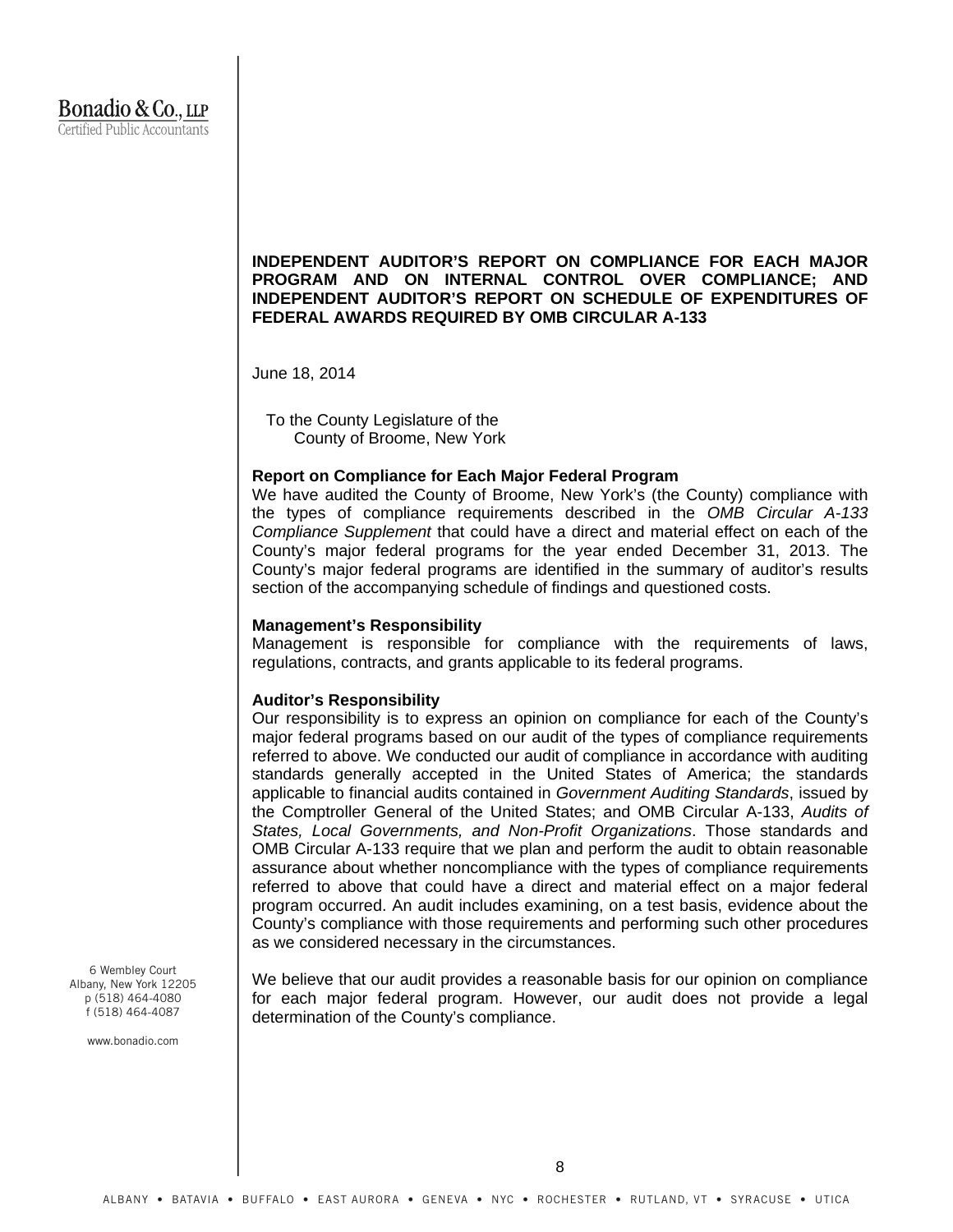# **INDEPENDENT AUDITOR'S REPORT ON COMPLIANCE FOR EACH MAJOR PROGRAM AND ON INTERNAL CONTROL OVER COMPLIANCE; AND INDEPENDENT AUDITOR'S REPORT ON SCHEDULE OF EXPENDITURES OF FEDERAL AWARDS REQUIRED BY OMB CIRCULAR A-133**

(Continued)

# **Opinion on Each Major Federal Program**

In our opinion, the County, complied, in all material respects, with the types of compliance requirements referred to above that could have a direct and material effect on each of its major federal programs for the year ended December 31, 2013.

# **Report on Internal Control Over Compliance**

Management of the County is responsible for establishing and maintaining effective internal control over compliance with the types of compliance requirements referred to above. In planning and performing our audit of compliance, we considered the County's internal control over compliance with the types of requirements that could have a direct and material effect on each major federal program to determine the auditing procedures that are appropriate in the circumstances for the purpose of expressing an opinion on compliance for each major federal program and to test and report on internal control over compliance in accordance with OMB Circular A-133, but not for the purpose of expressing an opinion on the effectiveness of internal control over compliance. Accordingly, we do not express an opinion on the effectiveness of the County's internal control over compliance.

A *deficiency in internal control over compliance* exists when the design or operation of a control over compliance does not allow management or employees, in the normal course of performing their assigned functions, to prevent, or detect and correct, noncompliance with a type of compliance requirement of a federal program on a timely basis. A *material weakness in internal control over compliance* is a deficiency, or combination of deficiencies, in internal control over compliance, such that there is a reasonable possibility that material noncompliance with a type of compliance requirement of a federal program will not be prevented, or detected and corrected, on a timely basis. A *significant deficiency in internal control over compliance* is a deficiency, or a combination of deficiencies, in internal control over compliance with a type of compliance requirement of a federal program that is less severe than a material weakness in internal control over compliance, yet important enough to merit attention by those charged with governance.

Our consideration of internal control over compliance was for the limited purpose described in the first paragraph of this section and was not designed to identify all deficiencies in internal control over compliance that might be material weaknesses or significant deficiencies. We did not identify any deficiencies in internal control over compliance that we consider to be material weaknesses. However, material weaknesses may exist that have not been identified.

The purpose of this report on internal control over compliance is solely to describe the scope of our testing of internal control over compliance and the results of that testing based on the requirements of OMB Circular A-133. Accordingly, this report is not suitable for any other purpose.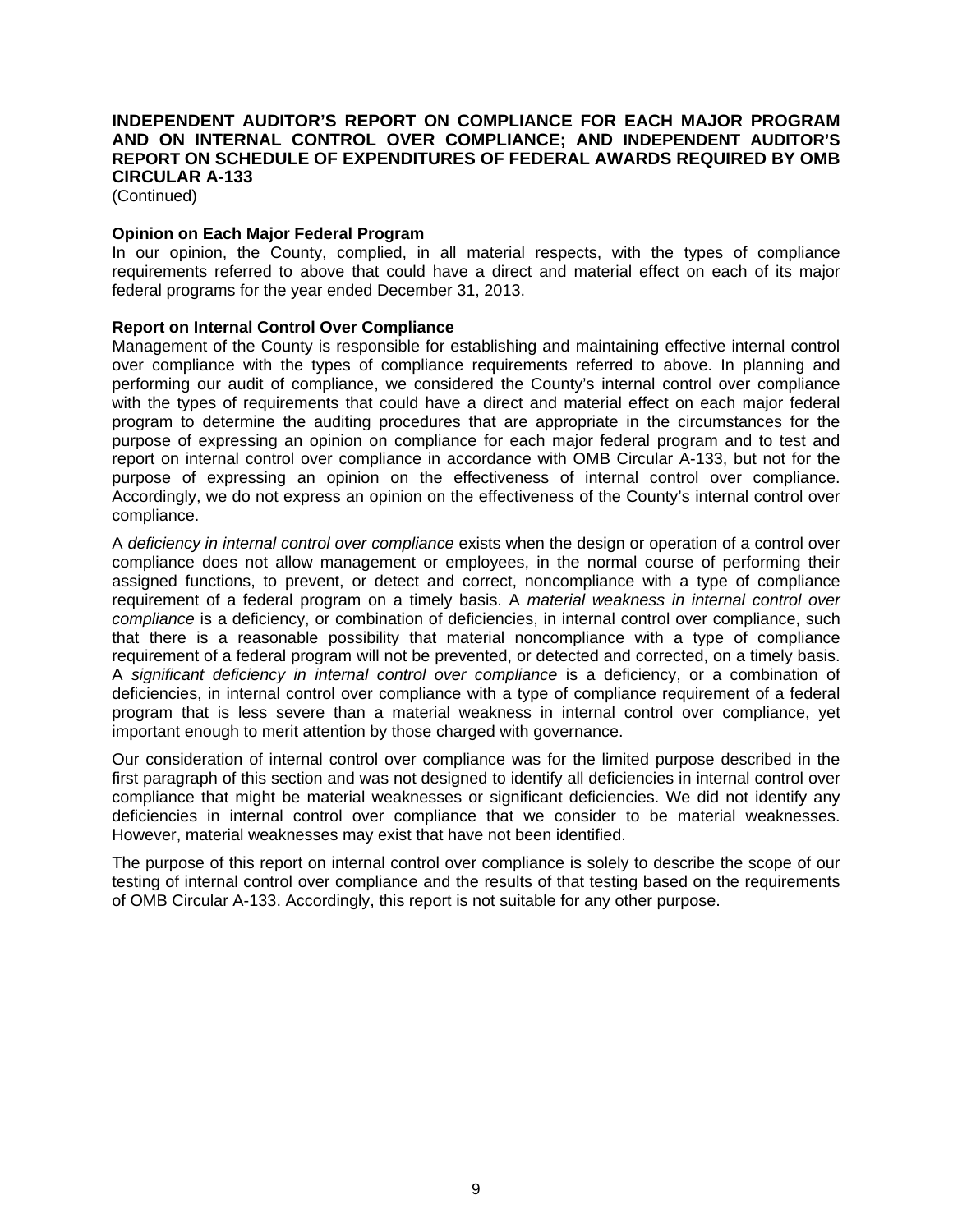# **INDEPENDENT AUDITOR'S REPORT ON COMPLIANCE FOR EACH MAJOR PROGRAM AND ON INTERNAL CONTROL OVER COMPLIANCE; AND INDEPENDENT AUDITOR'S REPORT ON SCHEDULE OF EXPENDITURES OF FEDERAL AWARDS REQUIRED BY OMB CIRCULAR A-133**

(Continued)

**Report on Schedule of Expenditures of Federal Awards Required by OMB Circular A-133** 

We have audited the financial statements of the governmental activities, the business-type activities, the aggregate discretely presented component units, each major fund, and the aggregate remaining fund information of the County of Broome, New York (County) as of and for the year ended December 31, 2013, and the related notes to the financial statements, which collectively comprise the County's basic financial statements. We issued our report thereon dated June 18, 2014, which contained unmodified opinions on those financial statements. Our audit was conducted for the purpose of forming opinions on the financial statements that collectively comprise the basic financial statements. The accompanying schedule of expenditures of federal awards is presented for purposes of additional analysis as required by OMB Circular A-133 and is not a required part of the basic financial statements. Such information is the responsibility of management and was derived from and relates directly to the underlying accounting and other records used to prepare the basic financial statements. The information has been subjected to the auditing procedures applied in the audit of the financial statements and certain additional procedures, including comparing and reconciling such information directly to the underlying accounting and other records used to prepare the basic financial statements or to the basic financial statements themselves, and other additional procedures in accordance with auditing standards generally accepted in the United States of America. In our opinion, the schedule of expenditure of federal awards is fairly stated in all material respects in relation to the basic financial statements as a whole.

Bonadio & Co., LLP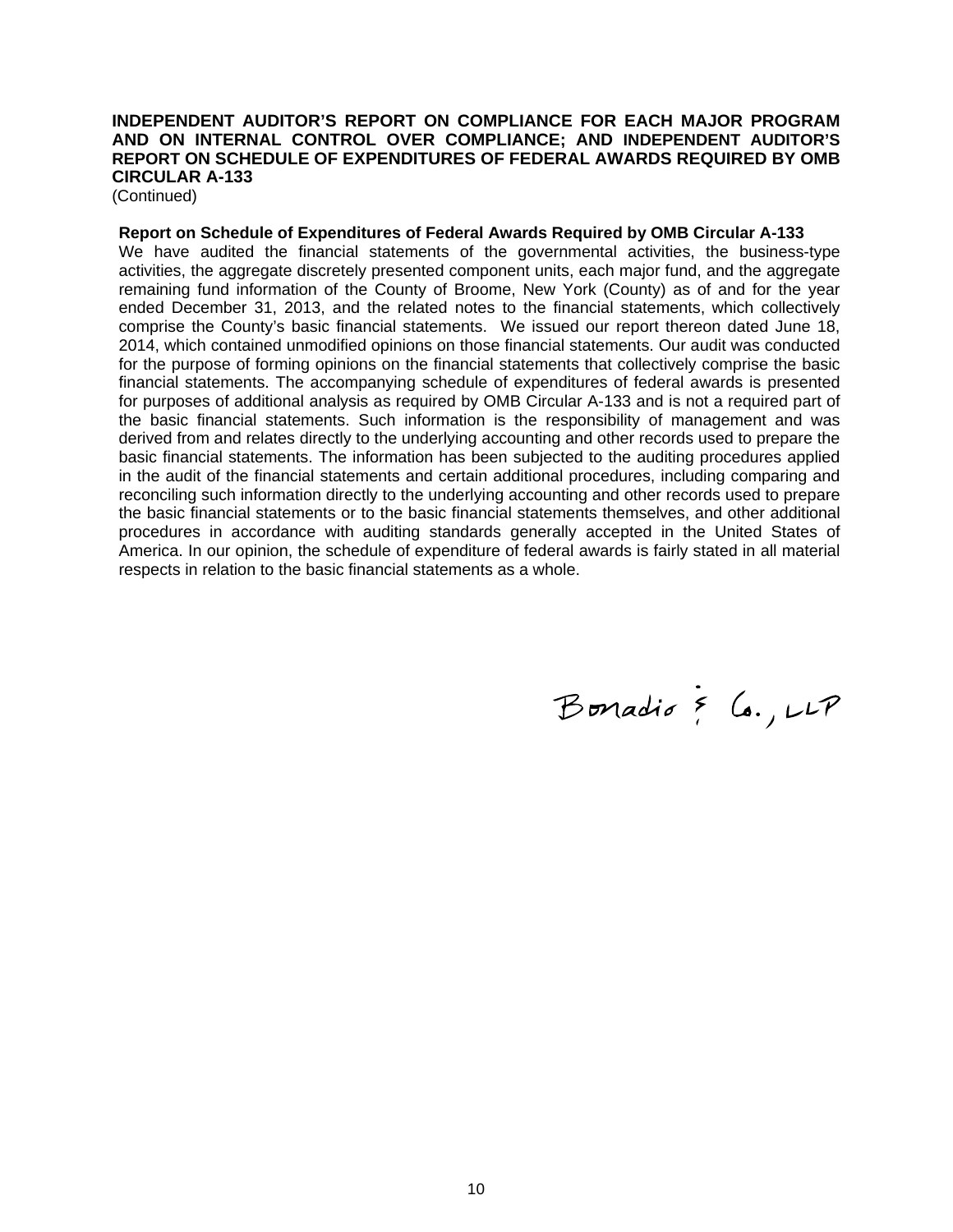# **SCHEDULE OF PRIOR YEAR AUDIT FINDINGS FOR THE YEAR ENDED DECEMBER 31, 2013**

# **Financial Statement Findings**

# **12-01. Financial Statement Preparation Entries**

Condition: As part of preparing the financial statements and the Consolidated Annual Financial Report (CAFR) each year, the Office of Management and Budget prepares various journal entries outside of the general ledger to create the fund financial statements and the government wide financial statements. The entries made to adjust the general ledger to arrive at the fund financial statements are entries that should be recorded within the general ledger as they relate to activity for the year. As a result, the trial balances provided for the audit required all of these entries to be posted before the account balances could be audited. In addition, these entries do not go through the same review process as other journal entries and there is no unique numbering for them because they are created and maintained in an Excel spreadsheet.

Status: This is not considered a repeat finding in the current year.

### **12-02. Capital Projects Activity**

Condition: The County currently records all activity for all capital projects for all funds, including proprietary funds, within the Capital Projects Fund. This requires all of the proprietary funds' projects activity to be reversed out of this fund at year end and recorded in the appropriate fund for financial statement reporting purposes. In addition, the County has previously recorded new bond anticipation notes as revenue instead of short term liabilities resulting in a prior period adjustment of approximately \$9.8 million for the year ended December 31, 2012.

Status: This is not considered a repeat finding in the current year.

### **12-03. Payroll**

Condition: As part of audit procedures and various inquiries with management, the following items were noted within the payroll transaction cycle:

- There is no consistency throughout the County with respect to employee timesheets. Each department has their own methodology for having employees complete timesheets and report time. For example, some departments utilize detailed timesheets that the employee and department head sign off on while others use summary spreadsheets for the entire department with no signatures.
- For those employees that do not participate in the direct deposit function, live payroll checks are issued in bulk and distributed by respective Department Payroll Clerks without a separate envelop for each pay check.
- There is no overall review and approval of the payroll once the payroll clerks enter all of the departmental time in the system to verify there were no data input errors.

Status: This is not considered a repeat finding in the current year.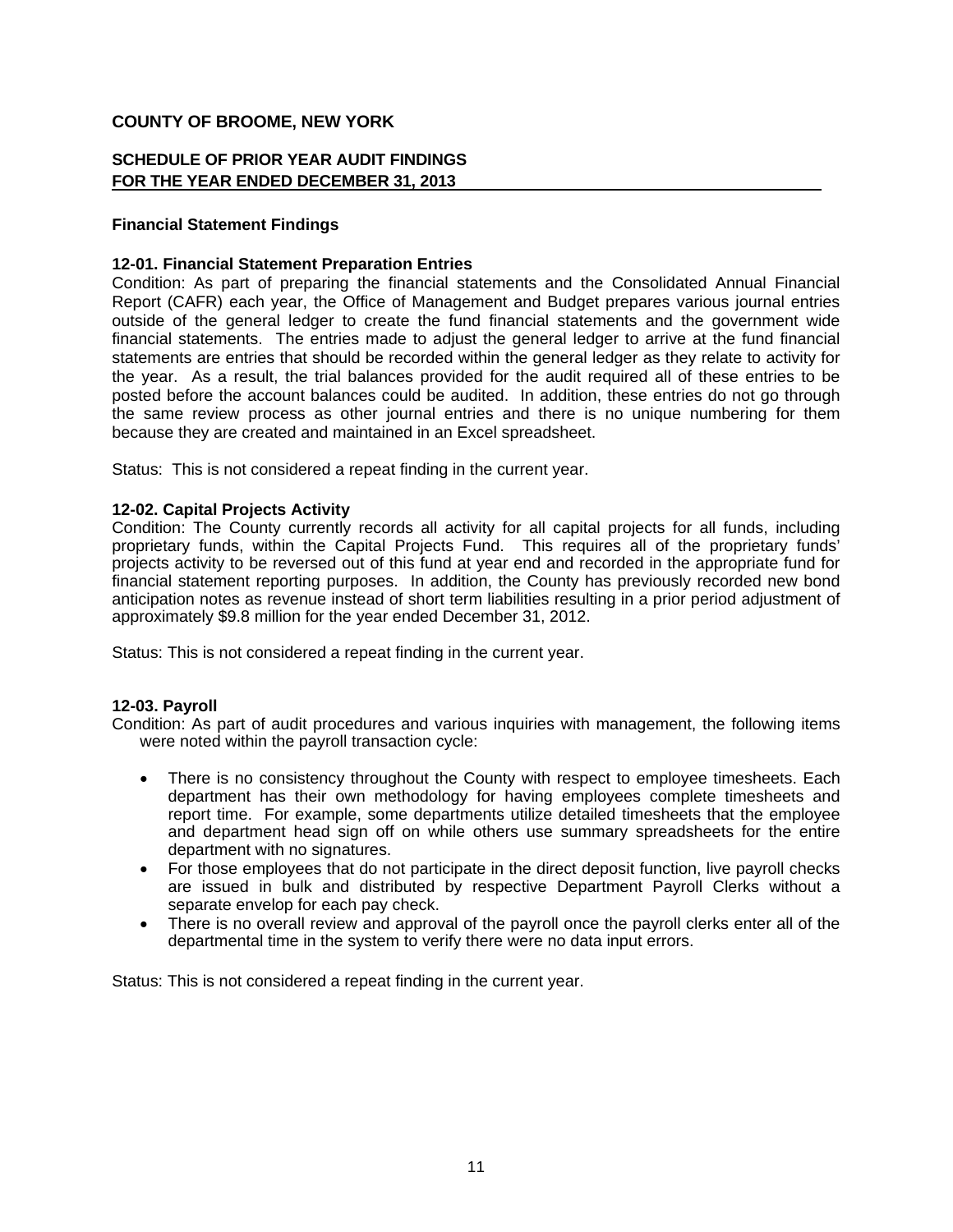# **SCHEDULE OF PRIOR YEAR AUDIT FINDINGS FOR THE YEAR ENDED DECEMBER 31, 2013**

(Continued)

# **12-04. Annual Financial Reports Submitted by Departments**

Condition: There are various departments that submit financial reports to State and Federal agencies within the County, but the Office of Management and Budget (OMB) only reviews a few of these reports. For example, the Department of Transportation submits annual reports to the Federal

Department of Transportation for reimbursement through the Federal Transit Formulas Program in excess of \$3 million without review by anyone outside of the County's Department of Transportation.

Status: This is not considered a repeat finding in the current year.

### **12-05. Cash Reconciliations**

Condition: While performing cash procedures, the following items were noted:

- The County has a zero balance account it utilizes for its Accounts Payable. At year end, there is a negative \$2.3 million balance that represents outstanding checks however; the County does not have the ability to properly allocate that outstanding balance to all of the respective funds.
- The County has a payroll cash account that is reconciled in total, but each fund has an allocated portion of the outstanding balance that does not appear to be supported by the reconciliation.
- The County makes various closing entries to cash accounts as part of the year end closing and those entries are made outside of the general ledger and therefore not included as part of the cash reconciliations for each fund once certain entries have reallocated cash to other funds.

Status: This is not considered a repeat finding in the current year.

### **Federal Findings and Questioned Costs**

### **12-06. Adequate Supporting Documentation U.S. Department of Transportation – CFDA #20.507 – Federal Transit Formulas Grants**

Condition: The County's Department of Transportation did not have adequate supporting documentation for the drawdown request of expenditures related to their Federal Transit FORMULA Grant before requesting reimbursement from the Federal Transit Administration.

Status: This is not considered a repeat finding in the current year.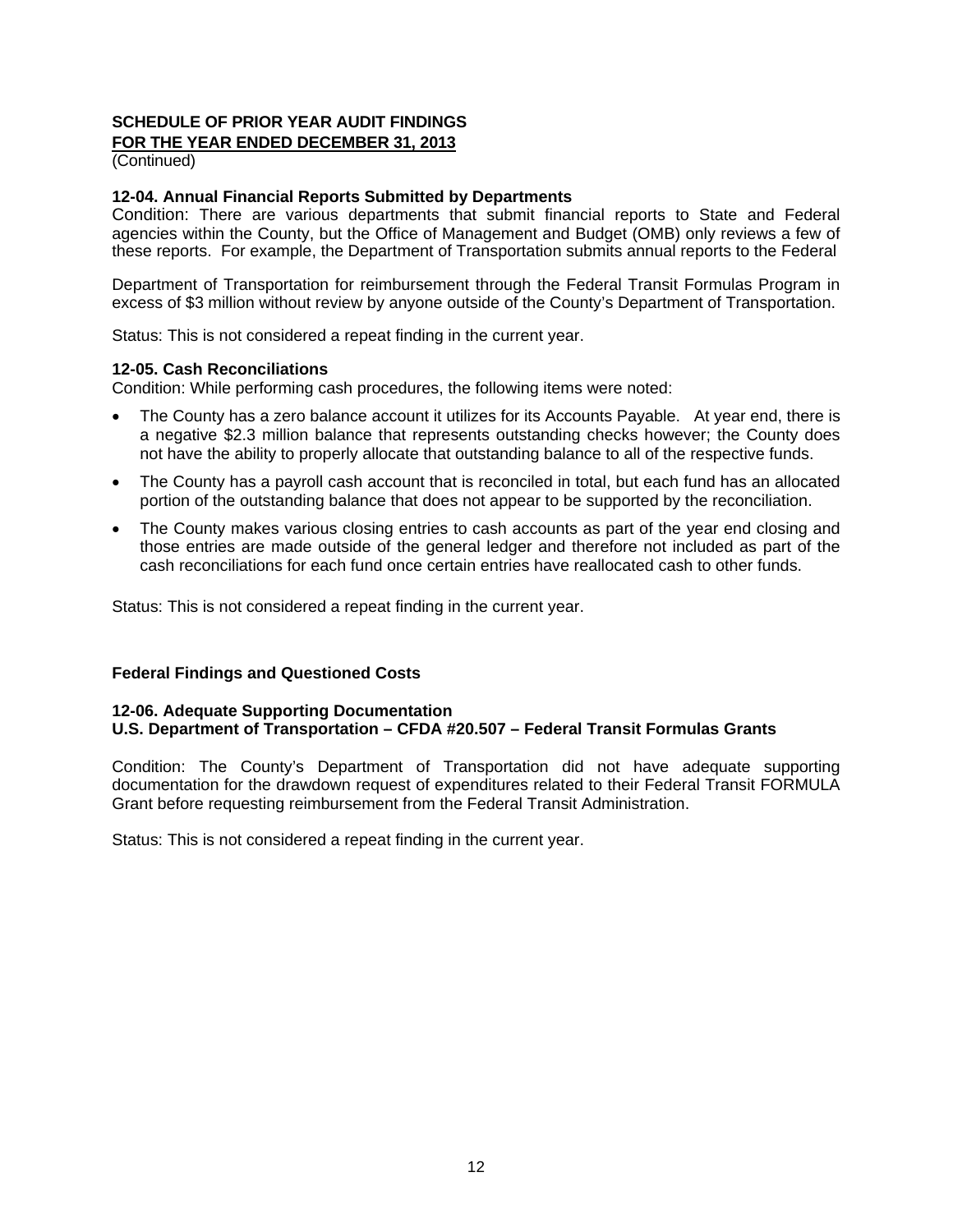# **SCHEDULE OF FINDINGS AND QUESTIONED COSTS FOR THE YEAR ENDED DECEMBER 31, 2013**

# **1. SUMMARY OF AUDITOR'S RESULTS**

# Financial Statements

Type of auditor's report issued: Unmodified

Internal control over financial reporting:

| Material weakness(es) identified?<br>$\bullet$                                                                     | X Yes No           |                  |
|--------------------------------------------------------------------------------------------------------------------|--------------------|------------------|
| Significant deficiency (ies) identified that<br>$\bullet$<br>not considered to be material<br>are<br>weakness(es)? | Yes                | X No             |
| Noncompliance material to financial<br>statements noted?                                                           |                    | Yes $X$ No       |
| <b>Federal Awards</b>                                                                                              |                    |                  |
| Internal control over major programs:                                                                              |                    |                  |
| Material weakness(es) identified?<br>$\bullet$                                                                     | <b>Paradox</b> Yes | <u>__ X _ No</u> |
| Significant deficiency (ies) identified that<br>$\bullet$<br>not considered to be material<br>are<br>weakness(es)? |                    | Yes <u>X</u> No  |
| Type of auditor's report issued on compliance for major programs:<br>Unmodified                                    |                    |                  |
| Any audit findings disclosed that are required<br>to be reported in accordance with section                        |                    |                  |

 $t_{\rm c}$  be reported in accordance to be reported in accordance with section section section in a section section in a section section in a section section in a section section in a section section in a section section in

 $Yes$   $X$  No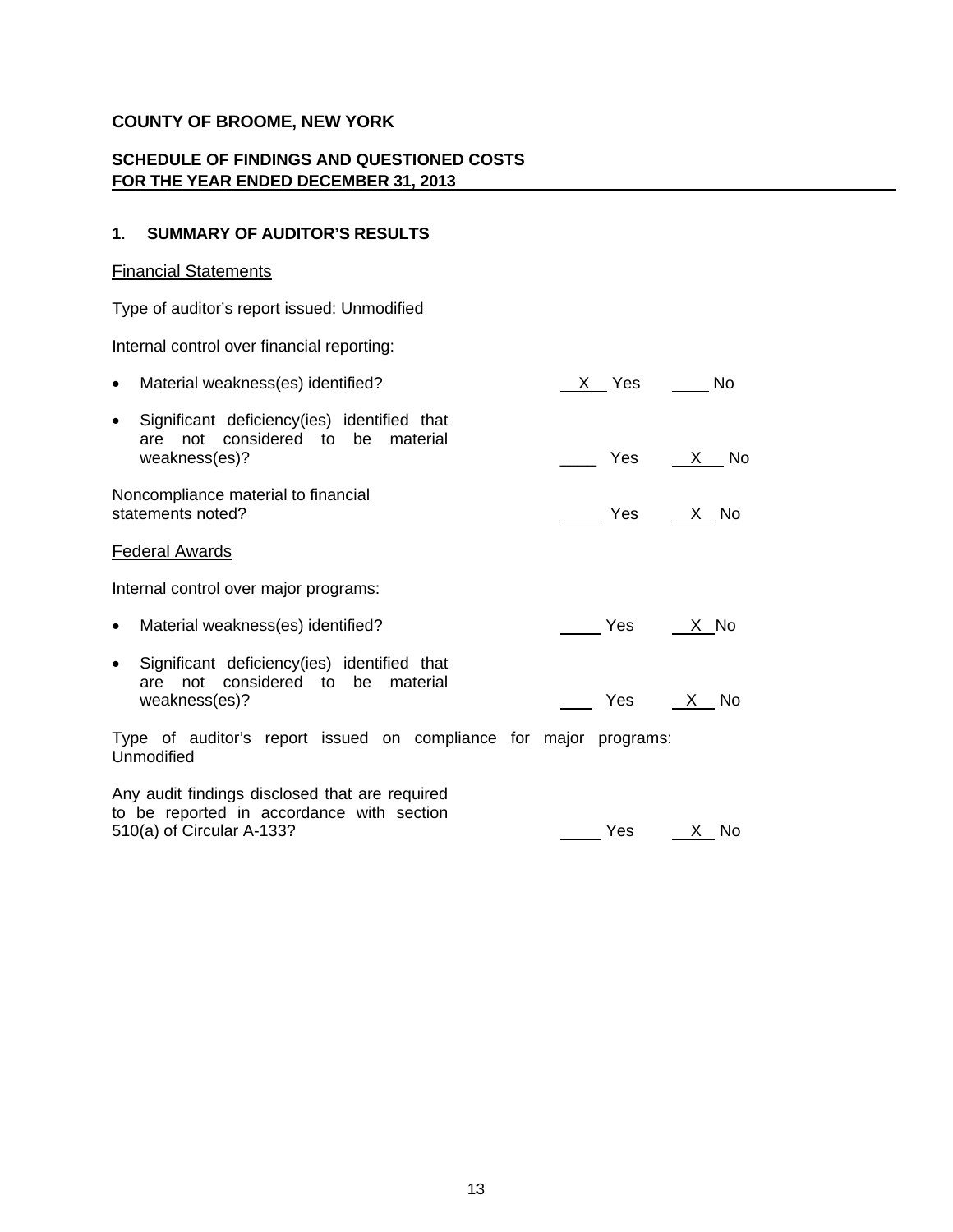# **SCHEDULE OF FINDINGS AND QUESTIONED COSTS FOR THE YEAR ENDED DECEMBER 31, 2013** (Continued)

# **1. SUMMARY OF AUDITOR'S RESULTS (Continued)**

Identification of major programs:

| CFDA Number(s)                               | Name of Federal Program or Cluster                                    |
|----------------------------------------------|-----------------------------------------------------------------------|
| 14.900                                       | Lead Based Paint Hazard Control in Privately-<br><b>Owned Housing</b> |
| 17.258, 17.259, 17.278                       | <b>Workforce Investment Act Cluster</b>                               |
| 20.205                                       | <b>Highway Planning and Construction</b>                              |
| 20.507                                       | <b>Federal Transit Formula Grants</b>                                 |
| 93.558                                       | <b>Temporary Assistance for Needy Families</b>                        |
| 93.778                                       | <b>Medical Assistance Program</b>                                     |
| Dollar threshold used to distinguish between |                                                                       |
| type A and type B programs:                  | \$1,957,476                                                           |
|                                              |                                                                       |

Auditee qualified as low-risk auditee? Auditee when the state of the SNO No

# **2. FINANCIAL STATEMENT FINDINGS**

# **13-01. Accounting for Complex Transactions**

Criteria: With very limited exceptions, revenue and expenditures transactions are required to be recorded in the general ledger at gross and not netted against each other.

Condition: Certain capital project activities require very complex accounting transactions. As a result of our audit procedures, it was noted that the County was netting the activity of certain projects in one account instead of recording all of the revenues and expenditures at gross in their own respective accounts. This resulted in a material entry to properly state these capital projects' activity.

Cause: Due to the complex nature of these transactions, the proper treatment of recording the revenues and expenditures was misinterpreted.

Effect: Prior to the audit adjustment, the capital projects revenue and expenditures activity was understated.

Recommendation: The County should ensure all revenue and expenditures activity for all governmental funds' projects is recorded at gross in the Capital Projects Fund. Where the County encounters complex accounting transactions, they should consider utilizing the auditors as a resource during the year. While the ultimate treatment of the transactions remains a management decision, the auditors may offer perspective and experience that can ensure that the transaction is recorded in compliance with generally accepted accounting principles.